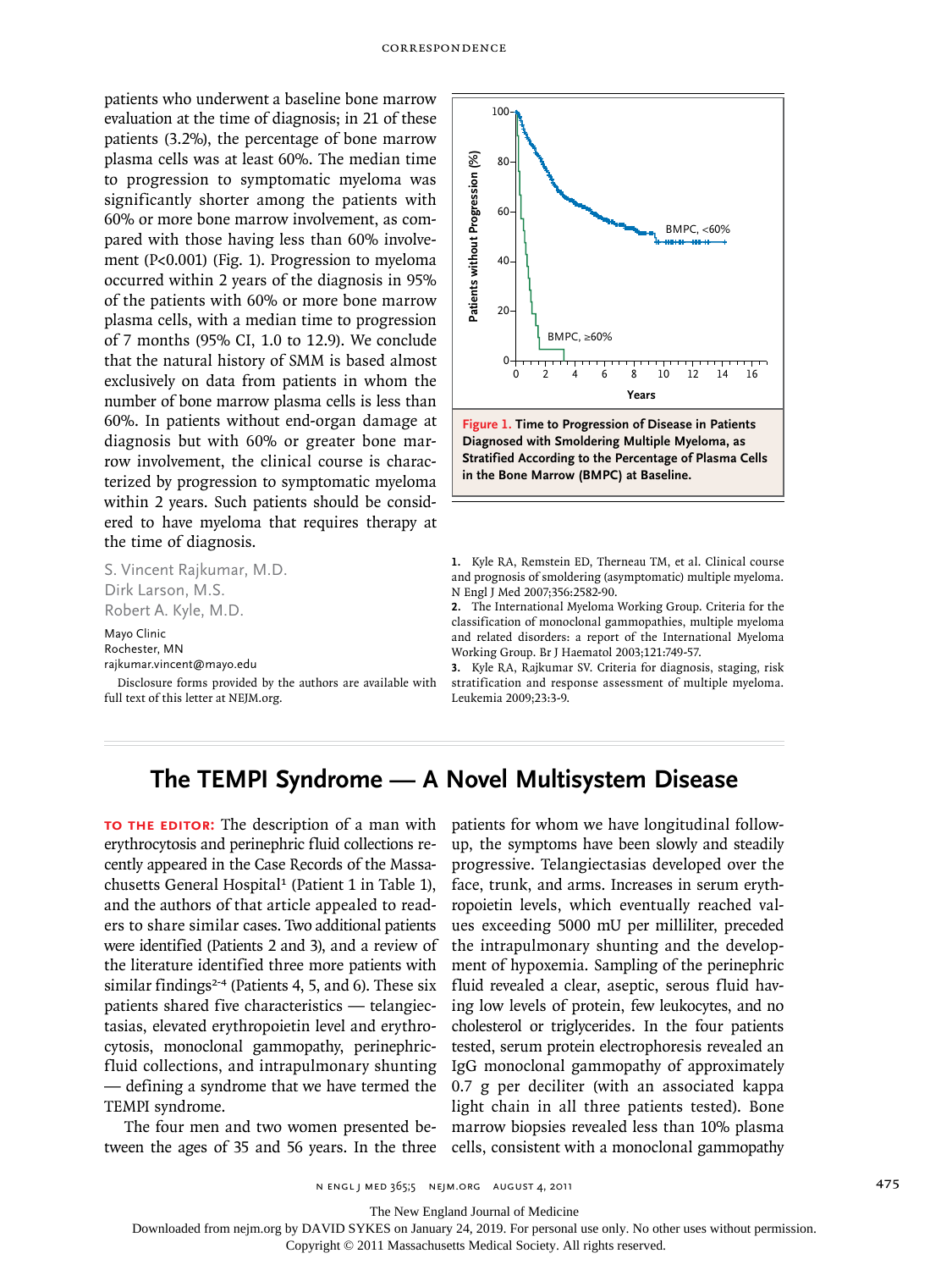| Table 1. Characteristics of Patients with the TEMPI Syndrome.*                                      |             |                     |             |                     |           |              |
|-----------------------------------------------------------------------------------------------------|-------------|---------------------|-------------|---------------------|-----------|--------------|
| Characteristic                                                                                      | Patient 1   | Patient 2           | Patient 3   | Patient 4           | Patient 5 | Patient 6    |
| Demographic                                                                                         |             |                     |             |                     |           |              |
| Age (yr)                                                                                            | 42          | 36                  | 39          | 35                  | 56        | 36           |
| Sex                                                                                                 | Male        | Female              | Female      | Male                | Male      | Male         |
| Year of presentation                                                                                | 2001        | 2005                | 1991        | 1978                | 1970      | 2002         |
| Geographic location                                                                                 | Memphis, TN | Antwerp,<br>Belgium | Los Angeles | Manchester,<br>U.K. | Seattle   | Indianapolis |
| Race or ethnic group                                                                                | White       | Belgian             | Indian      | White               | Finnish   | Mexican      |
| <b>TEMPI</b> syndrome                                                                               |             |                     |             |                     |           |              |
| Telangiectasias, most prominent over<br>the face, trunk, arms, and hands                            | Yes         | Yes                 | Yes         | <b>NR</b>           | Yes       | <b>NR</b>    |
| Erythrocytosis                                                                                      | Yes         | <b>Yes</b>          | Yes         | Yes                 | Yes       | Yes          |
| Hematocrit at presentation (%)                                                                      | 58          | 64                  | 58          | 62                  | 66        | 73           |
| Erythropoietin (mU/ml)                                                                              |             |                     |             |                     |           |              |
| First measurement                                                                                   | 16          | 50                  | 600         | <b>NR</b>           | Increased | 38           |
| Highest value                                                                                       | >5000       | >5000               | >5000       | >500                | Increased | <b>NR</b>    |
| Monoclonal gammopathy                                                                               | IgG kappa   | IgG kappa           | IgG kappa   | <b>NR</b>           | lgG       | <b>NR</b>    |
| <b>MGUS</b>                                                                                         | Yes         | <b>Yes</b>          | <b>Yes</b>  | <b>NR</b>           | <b>NR</b> | <b>NR</b>    |
| Perinephric fluid between the kidney and<br>the renal capsule, without paren-<br>chymal renal cysts | Yes         | Yes                 | Yes         | Yes                 | <b>NR</b> | Yes          |
| Requiring surgical marsupialization                                                                 | Yes         | <b>No</b>           | Yes         | Yes                 | <b>No</b> | Yes          |
| Intrapulmonary shunting, microscopic                                                                | Yes         | Yes                 | Yes         | <b>NR</b>           | Yes       | <b>NR</b>    |
| Hypoxemia                                                                                           | Yes         | <b>Yes</b>          | <b>Yes</b>  | <b>NR</b>           | Yes       | Yes          |
| Other                                                                                               |             |                     |             |                     |           |              |
| Venous thrombosist                                                                                  | Yes         | Yes                 | <b>Yes</b>  | <b>NR</b>           | <b>NR</b> | <b>NR</b>    |
| Spontaneous intracranial hemorrhage                                                                 | No          | Yes                 | Yes         | <b>NR</b>           | <b>NR</b> | <b>NR</b>    |

\* Race or ethnic group was reported by the investigators. MGUS denotes monoclonal gammopathy of unknown clinical significance, and NR not reported.

† Thrombosis involved the internal jugular vein in Patient 1, the cerebral venous sinus in Patients 2 and 3, and the common femoral vein in Patient 3.

> of unknown significance. Three patients suffered spontaneous venous thromboses, and two have had spontaneous intracranial hemorrhages without identifiable arteriovenous malformations.

> Despite extensive imaging and testing, the pathophysiology underlying this syndrome remains unclear. The presence of an IgG kappa paraprotein in all three patients tested may suggest a pathogenic role of the paraprotein.

> Trials of immunomodulatory agents (thalidomide in Patient 2), anti–vascular epithelial growth factor therapy (bevacizumab in Patient 2), and immunosuppressive agents (sirolimus in Patient 1) were not effective. Treatment of Patient 2 with the proteasome inhibitor bortezomib (8 cycles,

4 doses of 1.3 mg per square meter of bodysurface area per cycle) resulted in the disappearance of telangiectasias, normalization of the serum erythropoietin level, eradication of the monoclonal gammopathy, resolution of the perinephric-fluid collection, and a decrease in the intrapulmonary shunting. This dramatic response supports the hypothesis that the IgG kappa paraprotein is involved in the pathophysiology of TEMPI syndrome.

Our patients underwent extensive testing to evaluate their undiagnosed medical condition, and we are grateful to them and to the physicians who participated directly and indirectly in their care. We suspect that other, similar patients exist, and

476 n engl j med 365;5 nejm.org august 4, 2011

The New England Journal of Medicine

Downloaded from nejm.org by DAVID SYKES on January 24, 2019. For personal use only. No other uses without permission.

Copyright © 2011 Massachusetts Medical Society. All rights reserved.